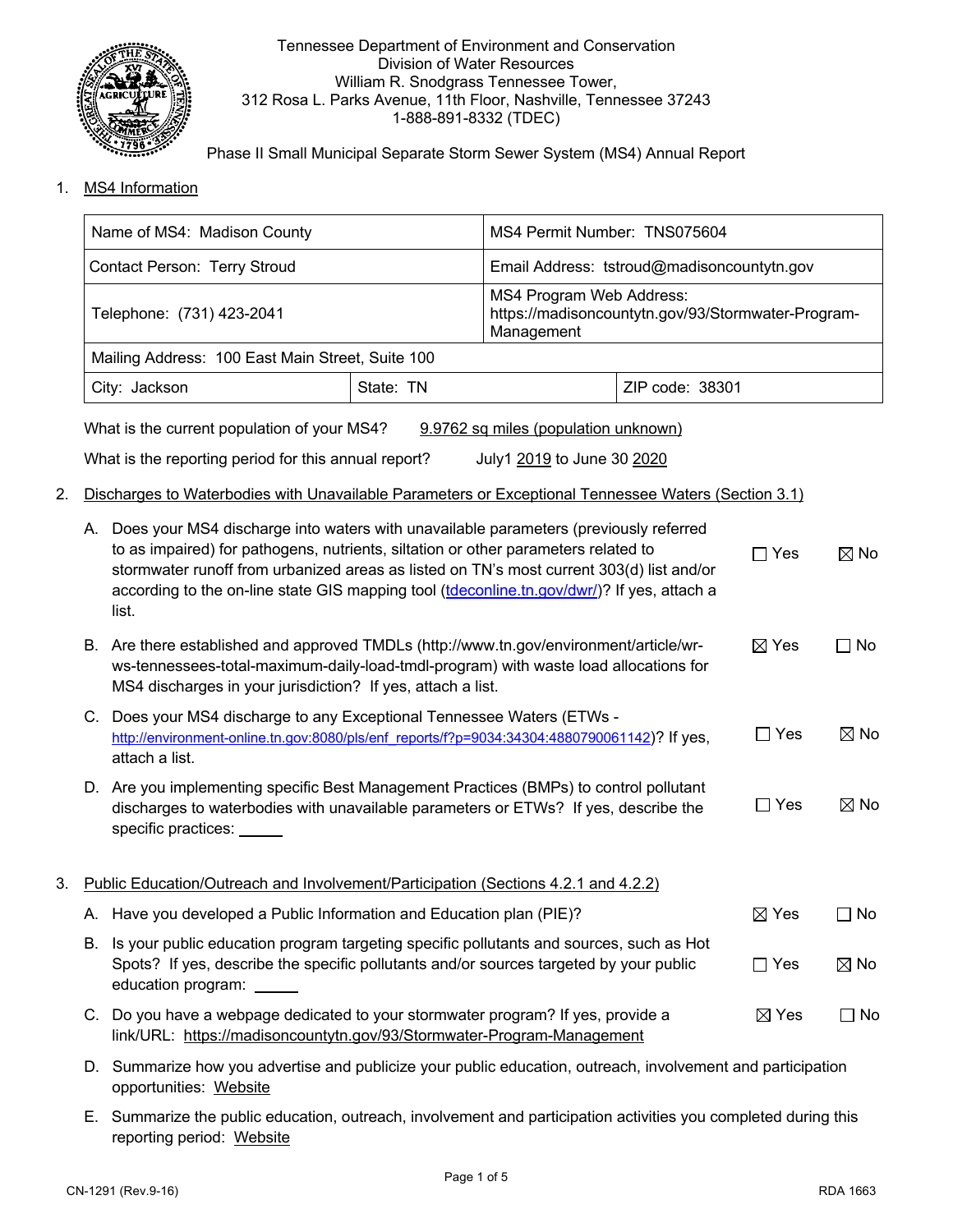- F. Summarize any specific successful outcome(s) (e.g., citizen involvement, pollutant reduction, water quality improvement, etc.) fully or partially attributable to your public education and participation program during this reporting period: N/A
- 4. Illicit Discharge Detection and Elimination (Section 4.2.3)

|    | А. | Have you developed and do you continue to update a storm sewer system map that<br>shows the location of system outfalls where the municipal storm sewer system<br>discharges into waters of the state or conveyances owned or operated by another MS4? | $\square$ Yes   | $\boxtimes$ No |
|----|----|--------------------------------------------------------------------------------------------------------------------------------------------------------------------------------------------------------------------------------------------------------|-----------------|----------------|
|    | В. | If yes, does the map include inputs into the storm sewer collection system, such as the<br>inlets, catch basins, drop structures or other defined contributing points to the sewershed<br>of that outfall, and general direction of stormwater flow?   | $\Box$ Yes      | $\boxtimes$ No |
|    | C. | How many outfalls have you identified in your storm sewer system? 0                                                                                                                                                                                    |                 |                |
|    | D. | Do you have an ordinance, or other regulatory mechanism, that prohibits non-stormwater<br>discharges into your storm sewer system?                                                                                                                     | $\boxtimes$ Yes | $\Box$ No      |
|    | Е. | Have you implemented a plan to detect, identify and eliminate non-stormwater<br>discharges, including illegal disposal, throughout the storm sewer system? If yes, provide<br>a summary:                                                               | $\Box$ Yes      | $\boxtimes$ No |
|    | F. | How many illicit discharge related complaints were received this reporting period? 0                                                                                                                                                                   |                 |                |
|    | G. | How many illicit discharge investigations were performed this reporting period? 0                                                                                                                                                                      |                 |                |
|    | Η. | Of those investigations performed, how many resulted in valid illicit discharges that were addressed and/or<br>eliminated? 0                                                                                                                           |                 |                |
|    |    |                                                                                                                                                                                                                                                        |                 |                |
| 5. |    | Construction Site Stormwater Runoff Pollutant Control (Section 4.2.4)                                                                                                                                                                                  |                 |                |
|    | А. | Do you have an ordinance or other regulatory mechanism requiring:                                                                                                                                                                                      |                 |                |
|    |    | Construction site operators to implement appropriate erosion prevention and sediment<br>control BMPs consistent with those described in the TDEC EPSC Handbook?                                                                                        | $\boxtimes$ Yes | $\Box$ No      |
|    |    | Construction site operators to control wastes such as discarded building materials,<br>concrete truck washout, chemicals, litter, and sanitary waste?                                                                                                  | $\boxtimes$ Yes | $\Box$ No      |
|    |    | Design storm and special conditions for unavailable parameters waters or Exceptional<br>Tennessee Waters consistent with those of the current Tennessee Construction General<br>Permit (TNR100000)?                                                    | $\boxtimes$ Yes | $\Box$ No      |
|    | В. | Do you have specific procedures for construction site plan (including erosion prevention<br>and sediment BMPs) review and approval?                                                                                                                    | $\boxtimes$ Yes | $\Box$ No      |
|    | C. | Do you have sanctions to enforce compliance?                                                                                                                                                                                                           | $\boxtimes$ Yes | $\Box$ No      |

- E. How many construction sites disturbing at least one acre or greater were active in your jurisdiction this reporting period? 0
- F. How many active priority and non-priority construction sites were inspected this reporting period?  $Q$
- G. How many construction related complaints were received this reporting period? 0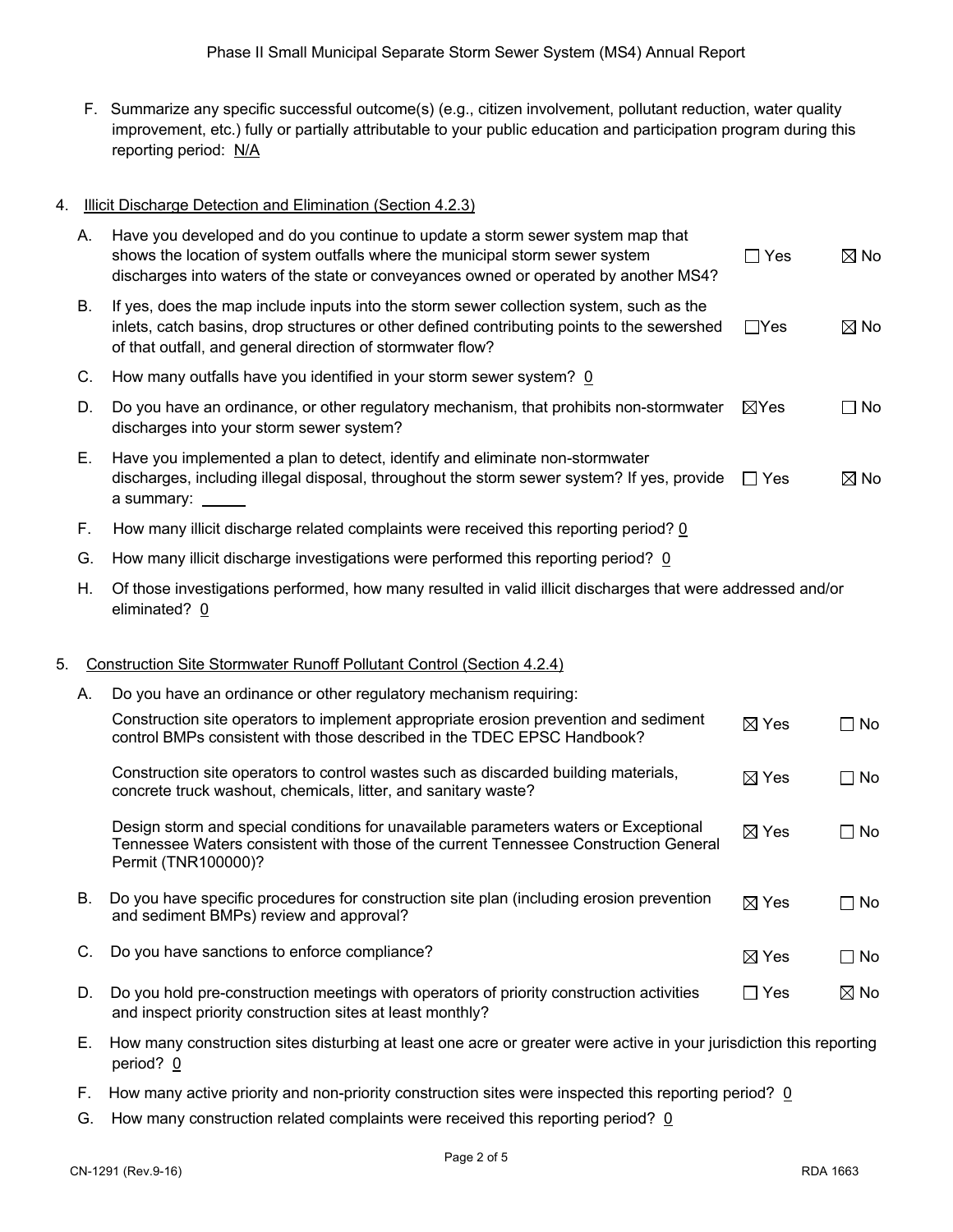6. Permanent Stormwater Management at New Development and Redevelopment Projects (Section 4.2.5)

| А.       | Do you have a regulatory mechanism (e.g. ordinance) requiring permanent stormwater<br>pollutant removal for development and redevelopment projects? If no, have you<br>submitted an Implementation Plan to the Division? | $\boxtimes$ Yes<br>$\boxtimes$ Yes | $\Box$ No<br>$\Box$ No |  |
|----------|--------------------------------------------------------------------------------------------------------------------------------------------------------------------------------------------------------------------------|------------------------------------|------------------------|--|
| В.       | Do you have an ordinance or other regulatory mechanism requiring:                                                                                                                                                        |                                    |                        |  |
|          | Site plan review and approval of new and re-development projects?                                                                                                                                                        | $\boxtimes$ Yes                    | $\Box$ No              |  |
|          | A process to ensure stormwater control measures (SCMs) are properly installed and<br>maintained?                                                                                                                         | $\boxtimes$ Yes                    | $\Box$ No              |  |
|          | Permanent water quality riparian buffers? If yes, specify requirements: 60' Buffer Zones                                                                                                                                 | $\boxtimes$ Yes                    | $\square$ No           |  |
| C.       | What is the threshold for development and redevelopment project plans plan review (e.g., all projects, projects<br>disturbing greater than one acre, etc.)? Projects disturbing greater than one acre                    |                                    |                        |  |
| D.       | How many development and redevelopment project plans were reviewed for this reporting period? 0                                                                                                                          |                                    |                        |  |
| Е.       | How many development and redevelopment project plans were approved? $0$                                                                                                                                                  |                                    |                        |  |
| F.<br>G. | How many permanent stormwater related complaints were received this reporting period? 0<br>How many enforcement actions were taken to address improper installation or maintenance? 0                                    |                                    |                        |  |
| Η.       | Do you have a system to inventory and track the status of all public and private SCMs<br>installed on development and redevelopment projects?                                                                            | $\boxtimes$ Yes                    | $\neg$ No              |  |
| I.       | Does your program include an off-site stormwater mitigation or payment into public<br>stormwater fund? If yes, specify. _____                                                                                            | Yes<br>┓                           | $\boxtimes$ No         |  |

## 7. Stormwater Management for Municipal Operations (Section 4.2.6)

 A. As applicable, have stormwater related operation and maintenance plans that include information related to maintenance activities, schedules and the proper disposal of waste from structural and non-structural stormwater controls been developed and implemented at the following municipal operations:

|    | Streets, roads, highways?                                                                                                                                                                                                              | $\boxtimes$ Yes | $\Box$ No      |
|----|----------------------------------------------------------------------------------------------------------------------------------------------------------------------------------------------------------------------------------------|-----------------|----------------|
|    | Municipal parking lots?                                                                                                                                                                                                                | $\Box$ Yes      | $\boxtimes$ No |
|    | Maintenance and storage yards?                                                                                                                                                                                                         | $\boxtimes$ Yes | $\Box$ No      |
|    | Fleet or maintenance shops with outdoor storage areas?                                                                                                                                                                                 | $\boxtimes$ Yes | $\Box$ No      |
|    | Salt and storage locations?                                                                                                                                                                                                            | $\Box$ Yes      | $\boxtimes$ No |
|    | Snow disposal areas?                                                                                                                                                                                                                   | $\Box$ Yes      | $\boxtimes$ No |
|    | Waste disposal, storage, and transfer stations?                                                                                                                                                                                        | $\boxtimes$ Yes | $\Box$ No      |
| В. | Do you have a training program for employees responsible for municipal operations at<br>facilities within the jurisdiction that handle, generate and/or store materials which<br>constitute a potential pollutant of concern for MS4s? | $\boxtimes$ Yes | $\Box$ No      |
|    | If yes, are new applicable employees trained within six months, and existing applicable<br>employees trained and/or retrained within the permit term?                                                                                  | $\boxtimes$ Yes | No.<br>- 1     |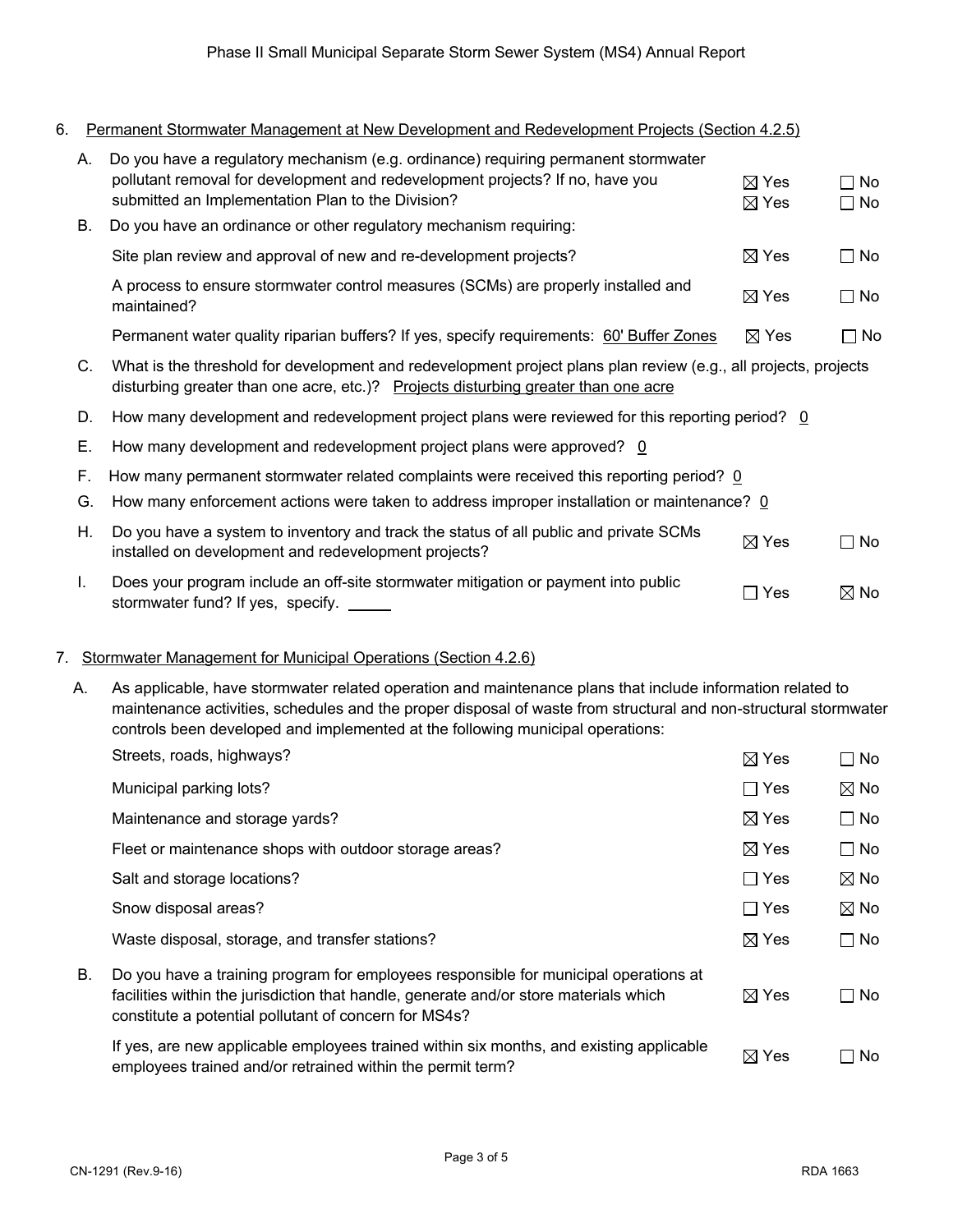# 8. Reviewing and Updating Stormwater Management Programs (Section 4.4)

A. Describe any revisions to your program implemented during this reporting period including but not limited to:

Modifications or replacement of an ineffective activity/control measure. 0

Changes to the program as required by the division to satisfy permit requirements. 0

Information (e.g. additional acreage, outfalls, BMPs) on newly annexed areas and any resulting updates to your program. None

B. In preparation for this annual report, have you performed an overall assessment of your stormwater management program effectiveness? If yes, summarize the assessment results, and any modifications and improvements scheduled to be implemented in the next reporting period.  $\Box$  Yes  $\boxtimes$  No

# 9. Enforcement Response Plan (Section 4.5)

- A. Have you implemented an enforcement response plan that includes progressive enforcement actions to address non-compliance, and allows the maximum penalties specified in TCA 68-221-1106? If no, explain.  $\boxtimes$  Yes  $\Box$  No
- B. As applicable, identify which of the following types of enforcement actions (or their equivalent) were used during this reporting period; indicate the number of actions, the minimum measure (e.g., construction, illicit discharge, permanent stormwater management), and note those for which you do not have authority:

| Action                                                      | Construction | Permanent<br>Stormwater | <b>Illicit</b><br><b>Discharge</b> | In Your ERP?    |                |
|-------------------------------------------------------------|--------------|-------------------------|------------------------------------|-----------------|----------------|
| Verbal warnings                                             | #0           | #0                      | #0                                 | $\boxtimes$ Yes | $\Box$ No      |
| Written notices                                             | #2           | #0                      | #0                                 | $\boxtimes$ Yes | $\Box$ No      |
| Citations with<br>administrative penalties                  | #0           | <u>#0</u>               | #0                                 | $\Box$ Yes      | $\boxtimes$ No |
| Stop work orders                                            | #0           | #0                      | #0                                 | $\Box$ Yes      | $\boxtimes$ No |
| Withholding of plan<br>approvals or other<br>authorizations | #0           | #0                      | #0                                 | $\sqcap$ Yes    | $\boxtimes$ No |
| <b>Additional Measures</b>                                  | <u>#0</u>    | <u>#0</u>               | <u>#0</u>                          | Describe: None  |                |

C. Do you track instances of non-compliance and related enforcement documentation?  $\boxtimes$  Yes  $\Box$  No

D. What were the most common types of non-compliance instances documented during this reporting period? N/A

### 10. Monitoring, Recordkeeping and reporting (Section 5)

- A. Summarize any analytical monitoring activities (e.g., planning, collection, evaluation of results) performed during this reporting period. None
- B. Summarize any non-analytical monitoring activities (e.g., planning, collection, evaluation of results) performed during this reporting period. None
- C. If applicable, are monitoring records for activities performed during this reporting period  $\Box$  Yes  $\boxtimes$  No

### 11. Certification